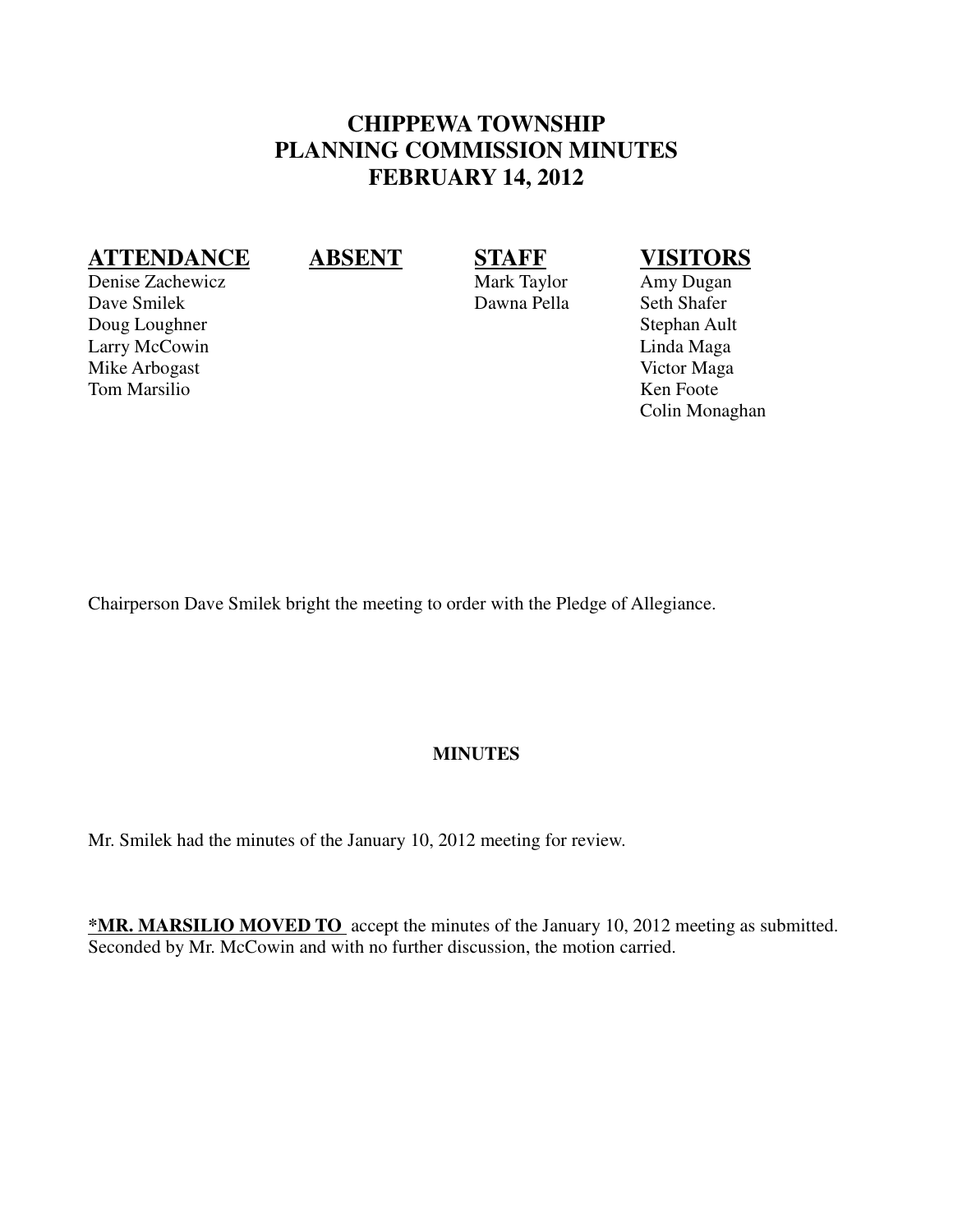**CHIPPEWA TOWNSHIP PLANNING COMMISSION PAGE 2 FEBRUARY 14, 2012**

### **ITEMS FOR DISCUSSION**

**1. PAPPAN-MORANDO LOT REVISION - This is property belonging to Joseph and Faith** Morando adjacent to property belonging to Demetrios and Karen Pappan located on Post Oak Drive. This revision would provide would provide more property to Mr. Pappan.

Mr. Taylor stated that there were a few comments by Mr. Culler, but they have been addressed.

**\*MR. MC COWIN MOVED TO** recommend to the Supervisors approval of the Pappan-Morando Lot Revision #1. Seconded by Mr. Arbogast, the motion carried unanimously.

**2. CHESAPEAKE CONDITIONAL USE -** Ms. Amy Dugan was in attendance to explain step by step Chesapeake's proposal by presenting a slide show. She defined the uses for natural gas and how it is more affordable. She displayed a map showing the operating areas of Marcellus Shale which covers 95,000 square miles in West Virginia, Pennsylvania, New York and Ohio. Ms. Dugan, then went on to explain the depth of drilling in these areas and the reason for horizontal drilling and the method of fracturing.

Chesapeake was founded in 1989, their headquarters are in Oklahoma City, but they have regional office in Pennsylvania. They are the number one driller of horizontal wells in the world, that being their expertise.

Mr. Taylor along with other board members had some questions regarding the 24/7 hours of operation, i.e. trucks hauling through the night, noise levels during those hours, concerns for the residences near the site and availability of flagmen to warn motorists of impending work vehicles on the road due to the blind spot there.